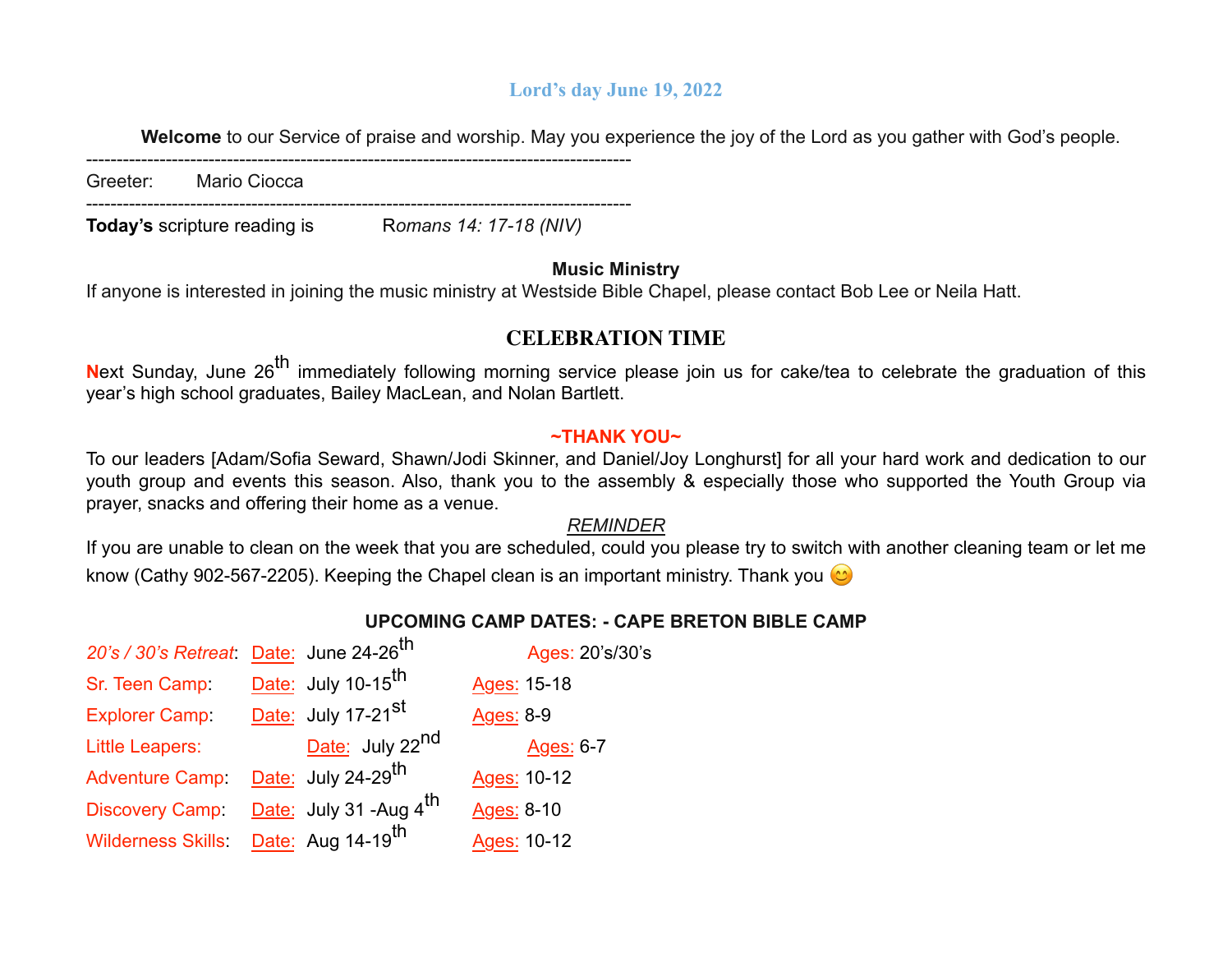Jr. Teen Camp: Date: Aug 21-Aug  $26^{th}$  Ages: 13-14 Family Camp: Date: TBD Teen Retreat: Date: TBD

#### *upcoming events*

June 22<sup>nd</sup>: 7:00 p.m. Growing in Grace Community Studies June 24-26th: 20's / 30's Retreat - CBBC

#### **GROWING IN GRACE COMMUNITY STUDIES**

Our time of prayer and study takes place each Wednesday evening **at the Chapel at 7:00 p.m.** We look forward to you joining us.

## *REMINDER - FOOD BANK*

We as a church family at Westside are supporting the Salvation Army Food Bank. There is a box in the foyer for non-perishable items to be placed in if you should choose to. Doug and Marie Phillips head up this ministry and will deliver to the Salvation Army on the 1<sup>st</sup> day of every month.

#### **ROB'S SEND A KID TO CAMP FUND**

In memory of Rob Andrea, we would like your help in sending underprivileged kids to Cape Breton Bible Camp. Rob had a fourteen-year association with the camp first as a camper, then as junior and senior counselor. Camp was a big part of his life and he believed it is an amazing place for young people of our island to be introduced to Jesus and what a life with Him as Savior can be. In the foyer, you will find a bin for recyclables as well as a jar for nickels and dimes or any donation (please specify Rob's Send a Kid to Camp Fund on cheque). This has Rob's name on it, but please see this fund as a means for all of us to help our island's youth. For more info contact Cameron & Rachel Andrea.

## **HOLD THE SWEETS**

We have enough sweets in the freezer for our Sunday mornings for the next while. A notice will be put in the bulletin when this changes. Thank you to all who made this possible.

#### *KEEP CONNECTED WITH WESTSIDE*

For access to recorded sermons/messages contact Jim Heading at westsidechapelns@gmail.com For access to the **live Online Family Bible Hour** Service on Sunday morning at 11:00 use the Google Meet link: meet.google.com/ccc-zcej-edp.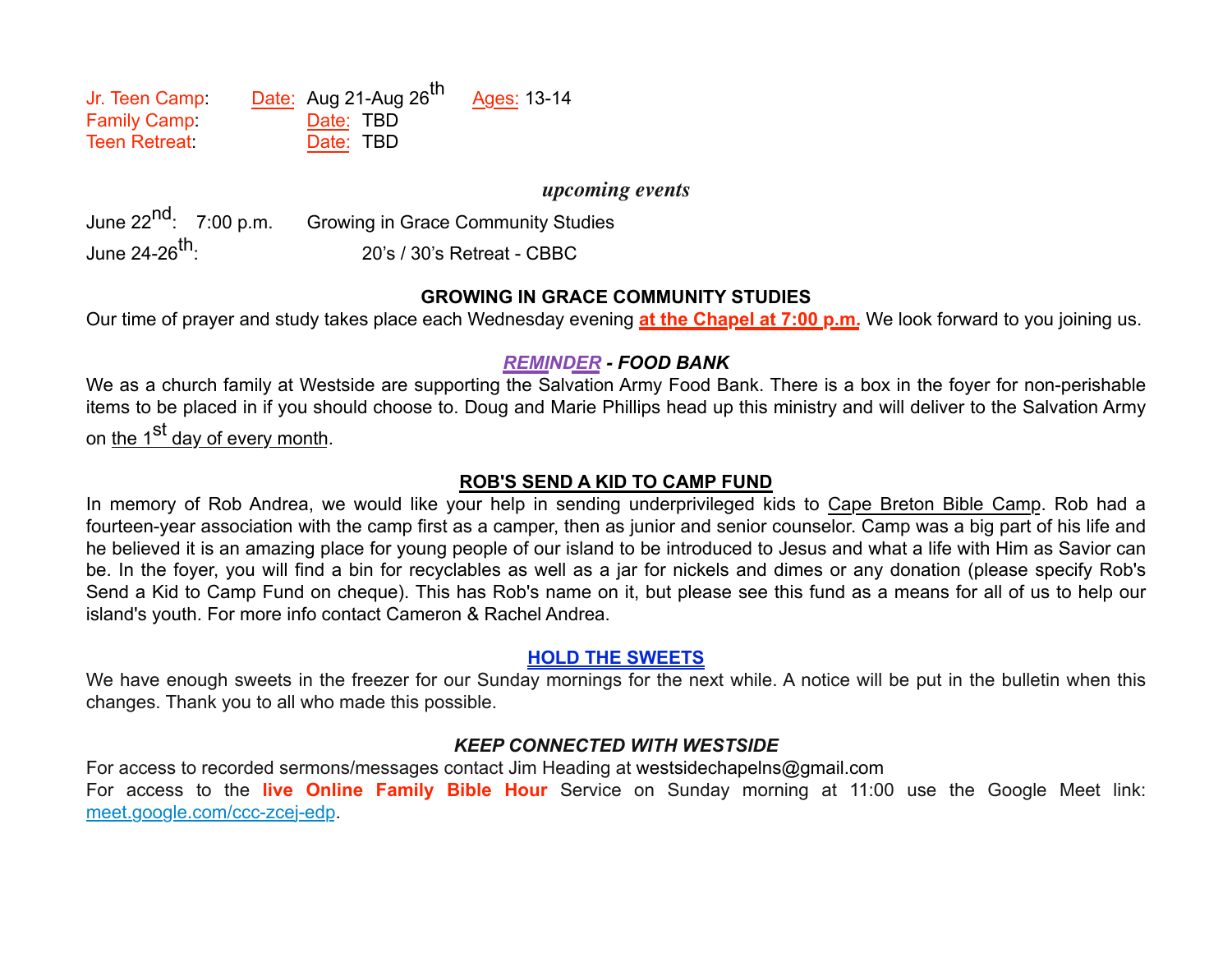"*And, ye fathers, provoke not your children to wrath: but bring them up in the nurture and admonition of the Lord."\_\_* Ephesians 6:4

## **Sunday School Schedule**

**Today:** Joy **Contract Contract Setup Setup June 26<sup>th</sup>: Joy** 

### **Cleaning Ministry Schedule**

-*Clean by Sat, June 25th* - -*Clean by Sat, July 2nd* Mark & Neila Hatt **Joe & Carolyn Lusk** 

## *PRAYER NEEDS*

*If we ask any thing according to His will, he heareth us*. Please pray for the list below as well as those that may be ill or going through personal struggles in their lives.

Georgina MacIsaac: Recovering from hip surgery

Shirley Lewis: Recent health concerns

Bobby Lee Joan Bourgeois

Compassion Child Josue Dorin – Bolivia

Westside Ministries: Sunday School; Youth Group, Prayer Group/Bible Study Cape Breton Bible Camp

Missions Jessi Lynn Noel – YWAM, New Brunswick Mark & Kim DeJager – Peru Cliff & Norlene Campbell – Ontario Tim & Carolyn Hatt – Minnesota, USA Ashley Morrison – Jordan

If you have any items for the church bulletin, please contact Shannon Tarr at: shannon.tarr@novascotia.ca or 902-564-8640.

Those wanting to ask our leadership any questions about the Chapel and what we believe are encouraged to contact one of our